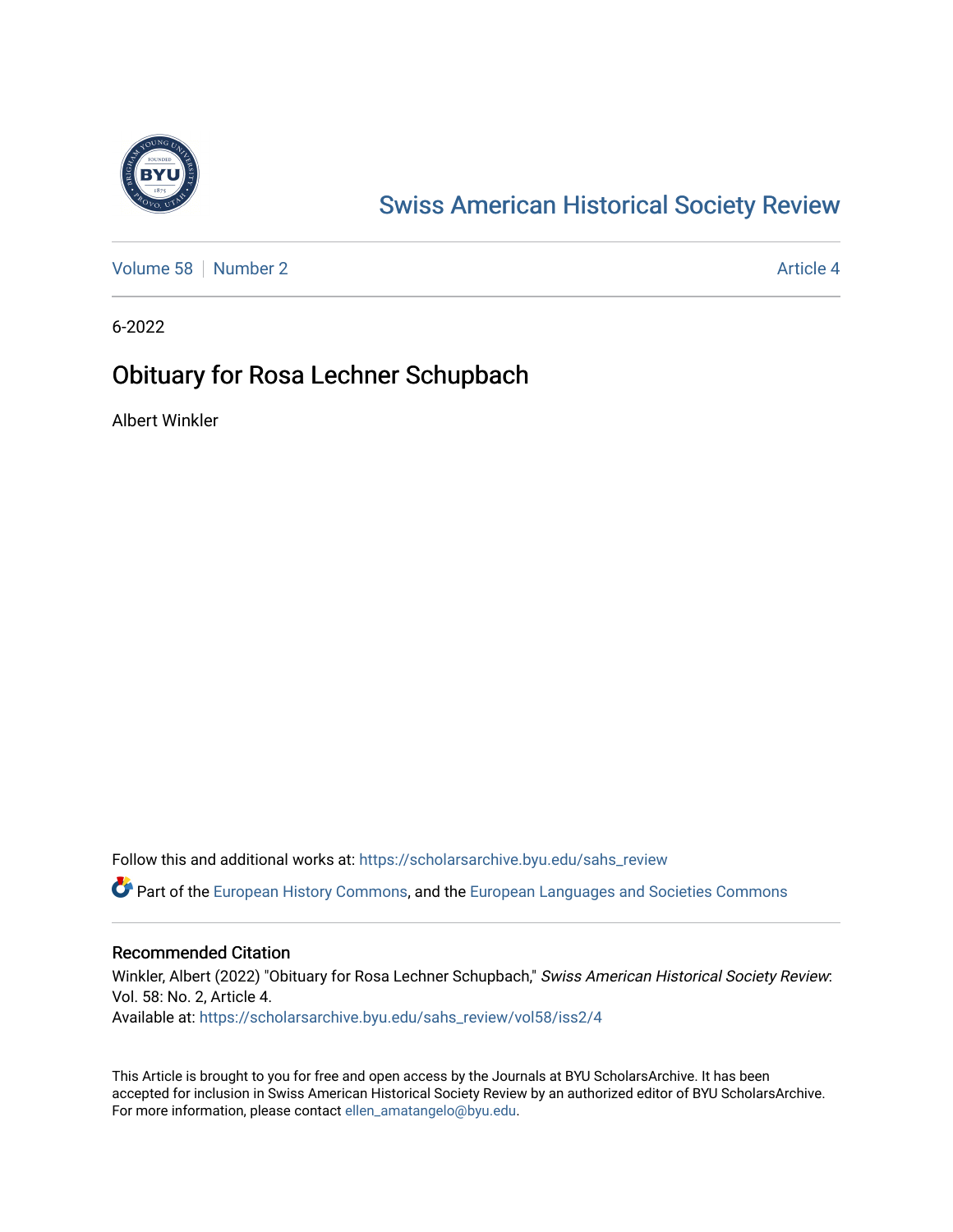*Obituary* 113

# **Rosa Lechner Schupbach 1928-2022**

*In Memoriam by Albert Winkler*



A dear friend and faithful member of the Swiss American Historical Society, who served as vice president of the Society for many years, passed at her home in New York City on January 11, 2022. Her health had been in decline for many months. She complained of pain in her lower back and later discovered that she had a fracture in one of her vertebrae. This caused her great discomfort. She sought treatments but was never fully cured. She spent much of her last months in a hospital in Zurich but was also allowed to return to her home in New York City.

One of Rosa's friends, Julia Gerber Rüegg of Wädenswil, gave further details:

"Dear friends and relatives of Rosa Schupbach,

I am sorry to have to make a sad announcement to you. Rös [Rosa] passed away peacefully yesterday in her home in New York. This after several months of suffering and hoping for recovery, but at the same time steadily increasing loss of strength and autonomy. An enormous challenge for a freedom-loving and strong woman like Rosa.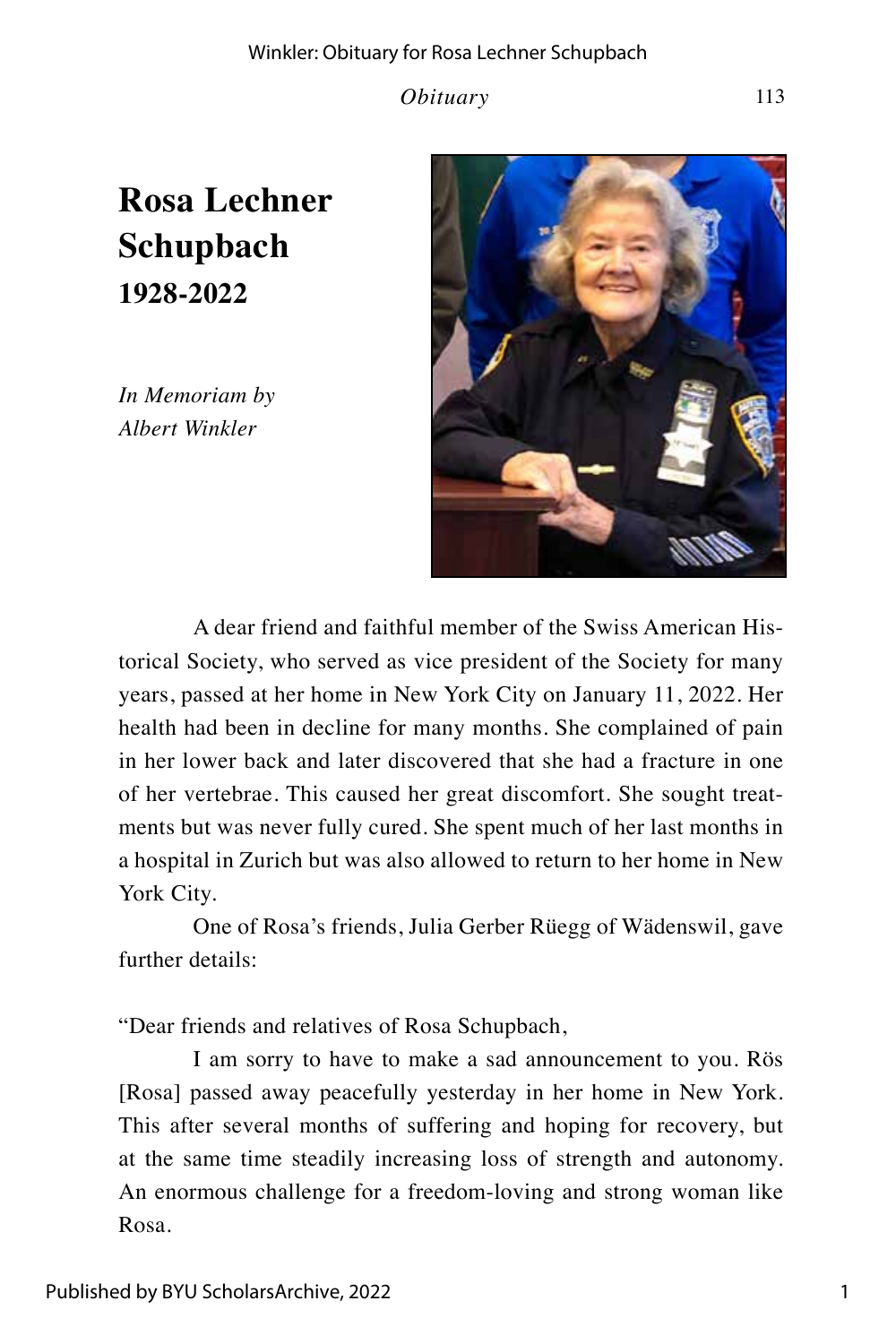114June 2022 *SAHS Review*

The thoughtful and kind care provided by Care Givers of Homeinstead allowed Rosa to remain in her own home until the end. Beverly Bartlett, the minister of the Presbyterian Church, to whom Rosa had been a friend for many years, accompanied and comforted her in her final hours. Our heartfelt thanks go to her. According to her last will, Rosa will be cremated and buried in the Presbyterian Church in her home neighborhood in New York. In view of the epidemiological situation in Europe and the USA, it will also be possible to hold her funeral there on May 14, 2022.

Best regards Julia Gerber Rüegg"

Rosa was born in Zurich on June 19, 1928. Always adventurous, she emigrated to New York City in 1959. She went to school and earned degrees in economics from Columbia University. There she met Leo Schelbert who introduced her to the Swiss American Historical Society to which she made numerous contributions for many years.

Rosa met and married Edmund Schupbach, whom she cared for lovingly during his debilitating illness until he died in 1973. She worked for many years at the National Bureau of Economic Research until her retirement in 1990. She was a member of the Madison Avenue Presbyterian Church located near where she lived. Beginning in 1980, she became a member of the New York Police Department as an auxiliary police officer where she served for over forty years. Her fellow officers regarded her highly. A statement from them frankly admitted, "Rosa will be sorely missed."

Rosa was a kind, efficient, and a friendly person, and she was a great help to the Swiss American Historical Society. On every third year, the Society would meet in New York, and Rosa always invited all the office holders to meet at her home, where she was a gracious host. She also arranged for the Society to meet at the Swiss Consulate for its annual meeting in New York. In doing so, she always stood by the entrance of the Consulate to make sure everyone was allowed to get inside to attend the meeting. Rosa was a very feisty person who did well